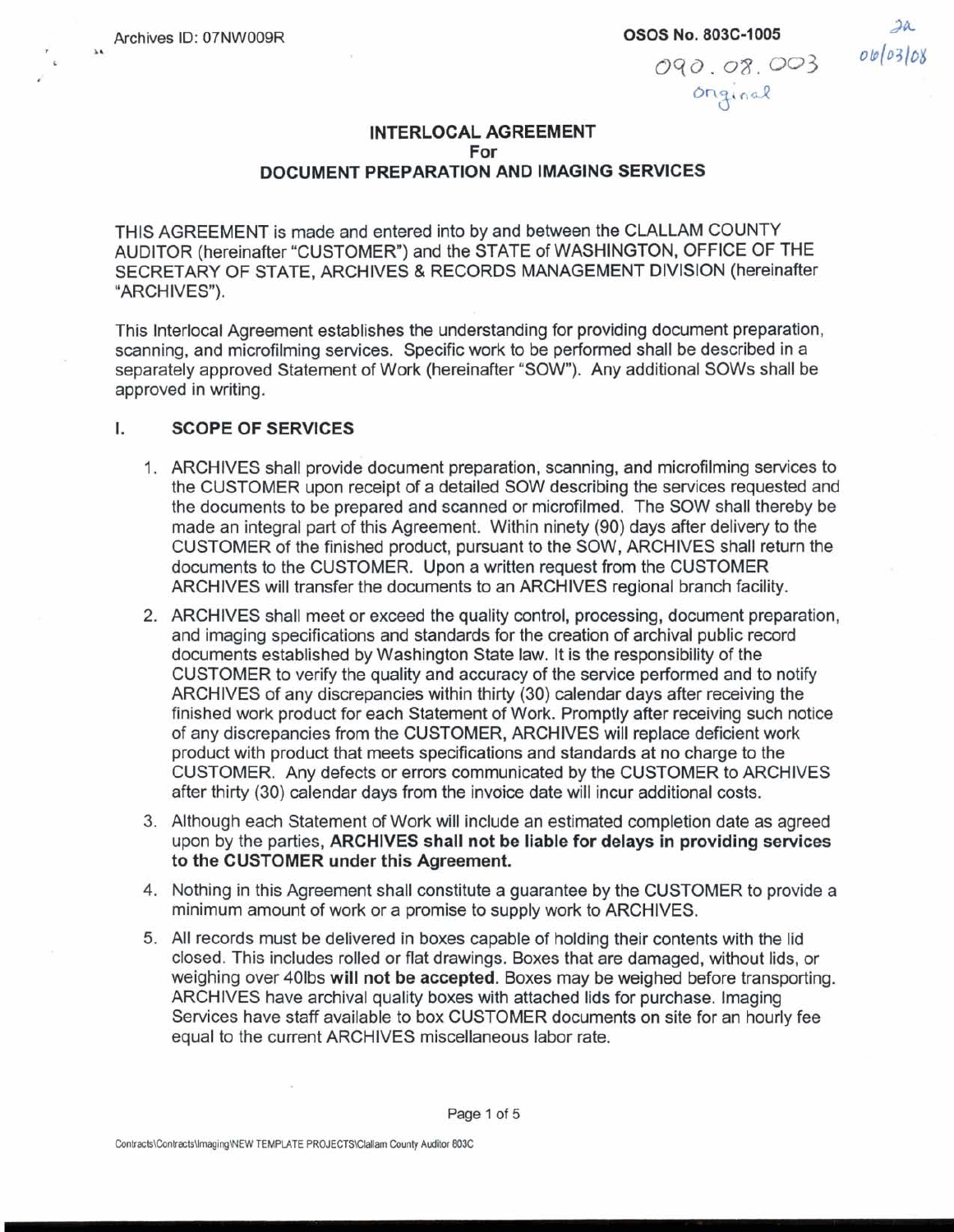- 6. Washington State Microfilming Standards require certain information to be present on all microfilm. ARCHIVES will add pages to ensure compliance with the standards. CUSTOMER will be charged at a per page rate and project preparation rate.
- 7. CUSTOMER instructions that result in a suspension of work in progress will be charged the current ARCHIVES miscellaneous labor rate per each hour of downtime for shut down and restart. Once the project work begins, all questions submitted to the CUSTOMER must be answered expeditiously and no later than one (1) business day to avoid work stoppage.

#### II. TERMS AND TERMINATION

- 1. This Agreement shall take effect upon the signing of the last required signature. CUSTOMER agrees to comply with the RCW 39.34.040, if required. This Agreement shall remain in effect until May 31, 2009.
- 2. The CUSTOMER may extend this Agreement for up to two (2) additional two-year terms by providing a written notice to ARCHIVES any time before the termination date.
- 3. Either party may terminate this Agreement upon a thirty (30) calendar day written notice to the other party. In the event of termination of this Agreement, the terminating party shall be liable only for the performance rendered prior to the effective date of termination. The CUSTOMER shall pay ARCHIVES within thirty (30) calendar days of receipt of billing for services rendered.

### Ш. **COMPENSATION**

- 1. The CUSTOMER will pay ARCHIVES for the services provided under this Agreement at the rates in effect at the time a request for work is received from the CUSTOMER and ARCHIVES creates a Statement of Work, which is approved by the CUSTOMER. ARCHIVES shall maintain the right to increase or decrease the cost of rendering service(s) under this Agreement throughout its lifetime upon a thirty (30) calendar day advance notice to the CUSTOMER, and the CUSTOMER has fifteen (15) calendar days to agree or terminate the Agreement.
- ARCHIVES will send an itemized bill to the CUSTOMER each month that includes work done in the prior month's imaging services deta'iling charges by Statement of Work number and services provided. ARCHIVES shall submit invoices to the same address to which notice is sent.
- The CUSTOMER shall make payment by checks, journal voucher, or credit card of amount due within thirty (30) calendar days after receiving a properly executed invoice. The CUSTOMER shall make checks payable to the Office of the Secretary of State and send payment so the Office of the Secretary of State, Financial and Support Services, P.O. Box 40224, Olympia, WA 98504-0224. Payment must reference the Agreement number.
- Total services under this Agreement shall not exceed **\$50,000.00.** This amount can be increased by amendment to this Agreement.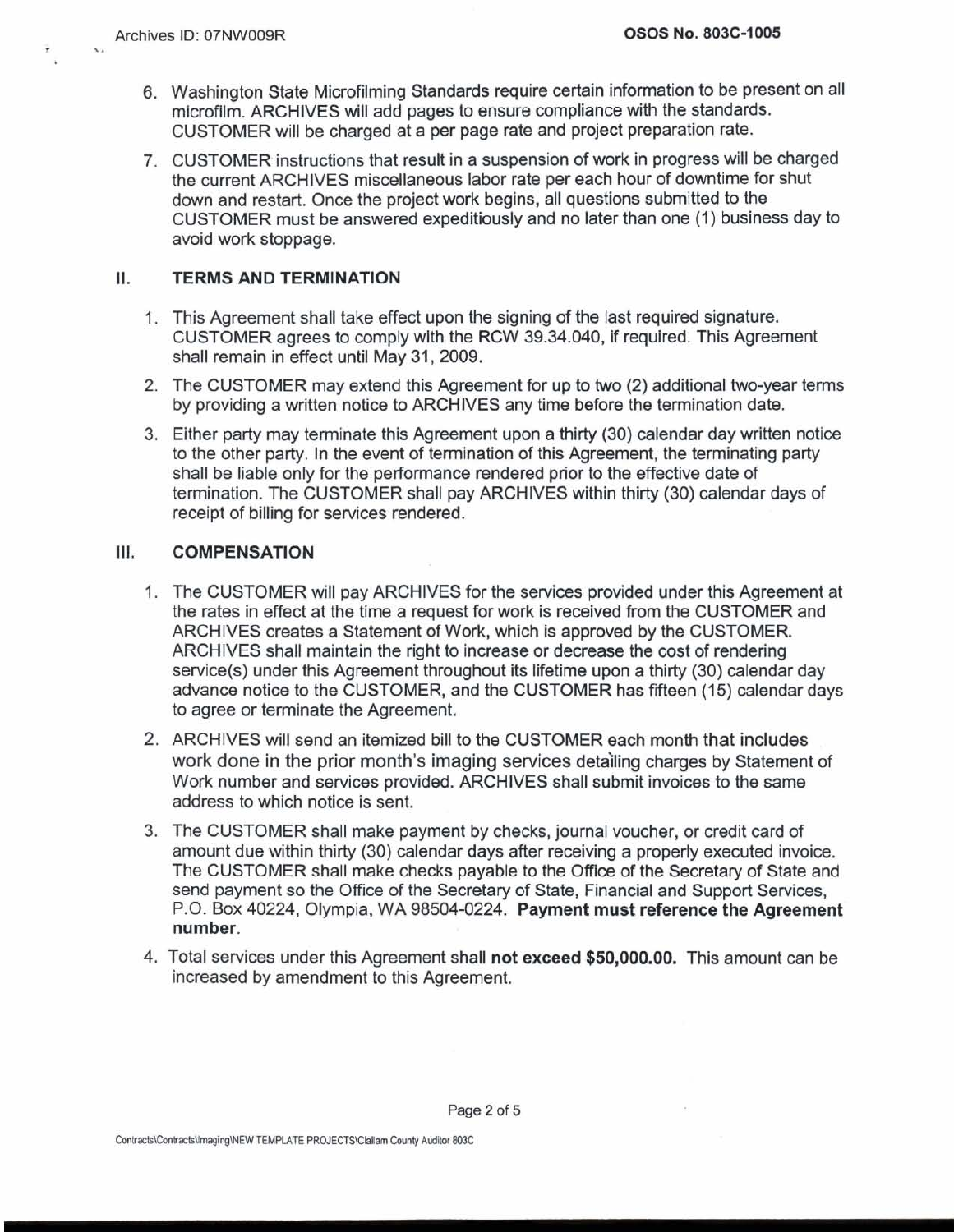# IV. NOTICE

 $\sqrt{2}$ 

- 1. Any notice to be given under this Agreement shall be in writing and may be sent either by registered or certified mail, facsimile transmission, email, or personal delivery.
- 2. Any notice from ARCHIVES sent to the CUSTOMER shall be sent or delivered to:

Shannon Cosgrove Elections Assistant Clallam County Auditor 223 East 4'h, Suite 1 Port Angeles, WA 98362 Telephone Number: (360) 565-221 **7**  Fax Number: (360) 417-2545 Email Address: scosgrove@co.clallam.wa.us

3. Any notice from the CUSTOMER sent to ARCHIVES shall be sent or delivered to:

Boyd Barber Imaging and Preservation Services Manager Office of the Secretary of State Washington State Archives 6340 Capitol Blvd. P.O. Box 40240 Turnwater, WA 98501 Telephone: (360) 586-9608 Fax Number: (360) 586-9602 Email Address: bbarber@secstate.wa.gov

4. Notice shall become effective upon delivery in person, three business days after posting by prepaid registered or certified mail, receipt by the sender of a successful facsimile transmission report, or receipt by the sender of an email read receipt, whichever occurs first.

## V. RECORDS

The parties to this Agreement shall each maintain books, records, documents, and other evidence, which sufficiently and properly reflects all direct and indirect costs expended by either party in the performance of the service(s) described herein. These records shall be subject to inspection, review, or audit by personnel of both parties, or other personnel duly authorized by either party, the Office of the State Auditor, and federal officials authorized by law. All books, records, documents, and other material relevant to this Agreement will be retained for six (6) years after expiration and the Office of the State Auditor, federal auditors, and any persons duly authorized by the parties shall have full access and the right to examine any these materials during this period.

# VI. GENERAL TERMS AND CONDITIONS

- 1. This Agreement shall not be assignable by either party without written consent of the other party.
- 2. The ownership of the documents or other items received from the CUSTOMER shall at all times remain the property of the CUSTOMER. The imaging or other products are the property of the ARCHIVES until payment has been made for the services rendered.

Page **3 of 5**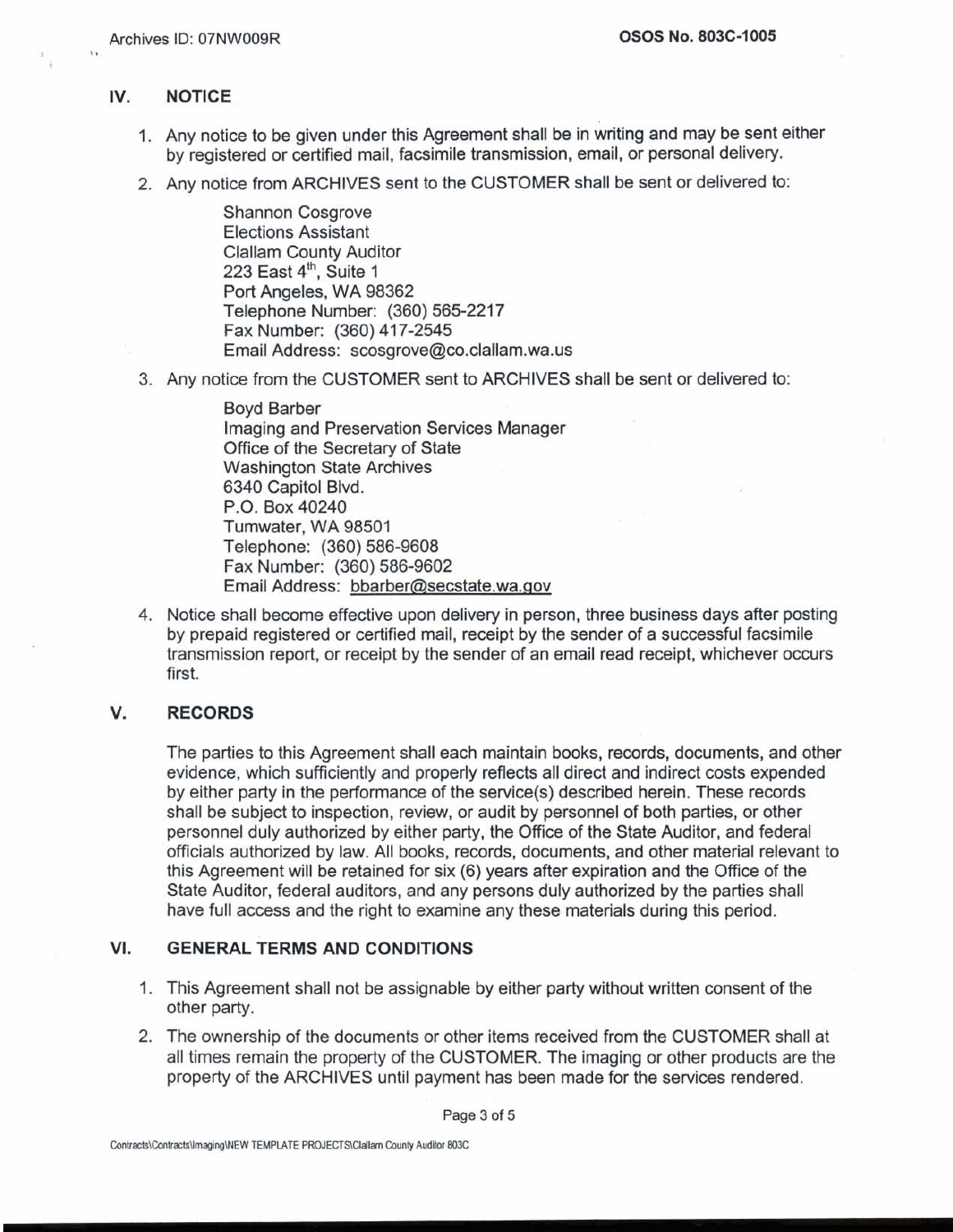- 3. The service or product provided by this Agreement shall be either available for pickup or shipped from the ARCHIVES' facility at 711 Tumwater Boulevard SW, Tumwater, WA 98512.
- 4 Except as otherwise provided in this Agreement, when a bona fide dispute arises between ARCHIVES and the CUSTOMER, and it cannot be resolved by direct negotiation, either party may request a dispute hearing with the Secretary of State or the delegate authorized in writing to act on behalf of the Secretary of State.
	- A. The request for a dispute hearing must:
		- $\bullet$ be in writing;
		- state the disputed issues(s);
		- state the relative positions of the parties;  $\bullet$
		- state the party's name, address, and contract number; and  $\bullet$
		- be mailed to the Secretary of State or delegate and party's (respondent's)  $\bullet$ Agreement Manager.
		- The respondent shall send a written answer to the requester's statement to both  $\bullet$ the Secretary of State or delegate and the requester within fifteen (15) business days.
	- B. The Secretary of State or delegate shall review the written statements and reply in writing to both parties within ten (10) business days. The Secretary of State or delegate may extend this period if necessary by notifying the parties.
	- C. The parties agree that this dispute process shall precede any action in a judicial or quasi-judicial tribunal.

Nothing in the Agreement shall be construed to limit the parties' choice of a mutually acceptable Alternate Dispute Resolution (ADR) method in addition to the dispute resolution procedure outline above.

- 5. This Agreement shall'be construed and interpreted in accordance with the law of the State of Washington. The venue of any legal action brought hereunder shall be in the Superior Court for Thurston County.
- 6. Each party to this agreement shall be responsible for its own acts and/or omissions and those of its officers, employees and agents. No party to this agreement shall be responsible for the act and/or omissions of entities or individuals not a party to this agreement.
- **7.** This Agreement may be modified only in writing by the parties executed with the same formalities required to execute this Agreement.
- 8. If any clause, phrase, sentence, or paragraph of this Agreement is declared invalid or void, the remaining provisions of this Agreement shall remain in full force and effect.
- 9. If any conflicts exist between the text of this Agreement and any Statement of Work, the Agreement shall prevail.